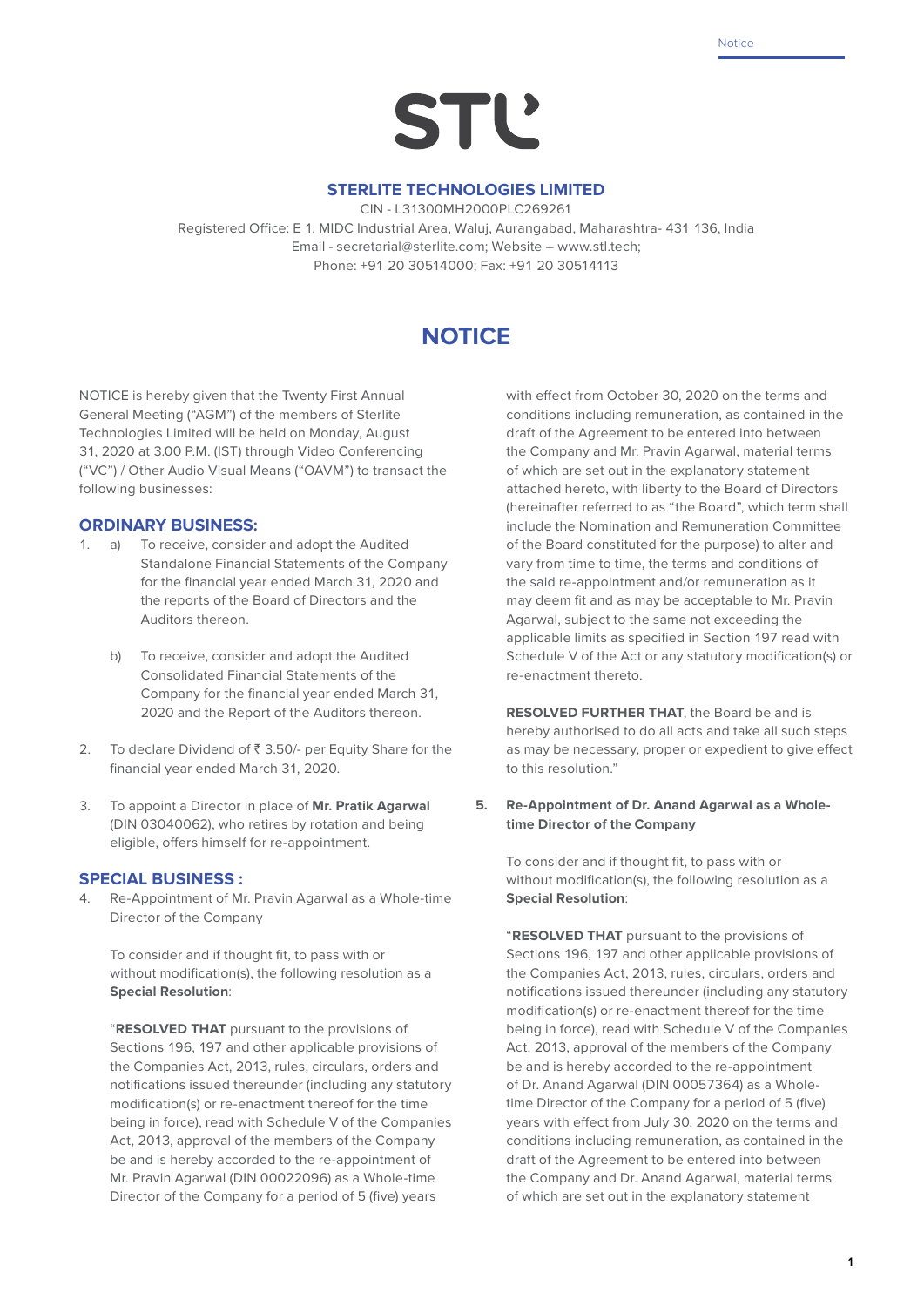attached hereto, with liberty to the Board of Directors (hereinafter referred to as "the Board", which term shall include the Nomination and Remuneration Committee of the Board constituted for the purpose) to alter and vary from time to time, the terms and conditions of the said re-appointment and/or remuneration as it may deem fit and as may be acceptable to Dr. Anand Agarwal, subject to the same not exceeding the applicable limits as specified in Section 197 read with Schedule V of the Act or any statutory modification(s) or re-enactment thereto.

**RESOLVED FURTHER THAT** the Board be and is hereby authorised to do all acts and take all such steps as may be necessary, proper or expedient to give effect to this resolution."

#### **6. Shifting of Registered Office of the Company:**

To consider and, if thought fit, to pass the following resolution, as a **Special Resolution**:

"**RESOLVED THAT** pursuant to Section 12 of the Companies Act, 2013 read with Rule 28 of the Companies (Incorporation) Rules, 2014 (including any statutory modification or re-enactment thereof, for the time being in force), subject to approval of the Regional Director, Ministry of Corporate Affairs, Government of India, Western Region, Mumbai and other authority as may be necessary, the consent of the members of the Company be and is hereby accorded to shift the registered office of the Company from E1, MIDC Industrial Area Waluj Aurangabad, Aurangabad 431136 Maharashtra, India located in the State of Maharashtra under the jurisdiction of Registrar of Companies Mumbai, (ROC Mumbai) to 4th Floor, Godrej Millennium, Koregaon Road 9, STS 12/1, Pune - 411001, located in the State of Maharashtra under the jurisdiction of Registrar of Companies, Pune (ROC Pune).

**RESOLVED FURTHER THAT** any of the Directors, Key managerial Personnel, Company Secretary of the Company be and are hereby severally authorised to sign the petition, application, affidavit, declaration and such other documents as may be necessary and also to authenticate and digitally sign and file necessary eForms with the Regional Director, Ministry of Corporate Affairs, Government of India, Western Region, Mumbai, ROC Mumbai / Pune and such other applicable authorities and to do such other acts, deeds and things as may be necessary for the purpose of shifting the registered office address of the Company from ROC Mumbai to ROC Pune".

#### **7. To approve remuneration of Cost Auditor**

To consider and, if thought fit, to pass the following resolution, as an **Ordinary Resolution**:

"**RESOLVED THAT** pursuant to provisions of Section 148 and other applicable provisions, if any, of the

Companies Act, 2013 read with Rule 14 of Companies (Audit and Auditors) Rules, 2014 [including any statutory modification(s) or re-enactment thereof, for the time being in force], approval of the Company be and is hereby accorded to payment of remuneration of ` 1,00,000/- plus applicable taxes, and reimbursement of actual travel and out-of-pocket expenses, if any, to Mr. Kiran Naik, Cost Accountant (Registration Number 10927) for conducting the audit of the cost records of the Company for the Financial Year 2020-21.

 **RESOLVED FURTHER THAT** the Board of Directors of the Company and/or the Audit Committee be and is hereby authorized to do all acts and take all such steps as may be necessary, proper or expedient to give effect to this resolution."

> By order of the Board of Directors of **Sterlite Technologies Limited**

Date: May 12, 2020 **Amit Deshpande** Place: Pune Company Secretary & Corporate General Counsel

# **NOTES:**

- 1. In view of the continuing Covid-19 pandemic, social distancing norms to be followed and pursuant to General Circular numbers 14/2020, 17/2020 and 20/2020 dated April 8, 2020, April 13, 2020 and May 5, 2020 respectively, issued by the Ministry of Corporate Affairs and Circular number SEBI/HO/CFD/ CMD1/CIR/P/2020/79 dated May 12, 2020 issued by the Securities and Exchange Board of India (hereinafter collectively referred to as "Circulars"), as amended from time to time, the AGM of the Company is being conducted through VC/OAVM and does not require physical presence of members at a common venue.
- 2. In terms of the Circulars, since physical attendance of Members has been dispensed with the facility for appointment of proxies by the Members is not available for this AGM. However, Corporate Members are entitled to appoint authorised representatives under section 113 of the Companies Act 2013, to attend and participate at the AGM through VC/OAVM and cast their votes both by way of remote e-voting and voting electronically at the meeting.
- 3. The Company has availed the services of KFin Technologies Private Limited, (KFIN )Registrar and Transfer Agent of the Company, as the authorized agency for conducting of the AGM through VC/OAVM and providing e-voting facility. Detailed instructions for e-voting and procedure for joining the AGM through VC / OAVM are annexed to this Notice.
- 4. Members attending the AGM through VC / OAVM shall be counted for the purpose of reckoning the quorum under Section 103 of the Act.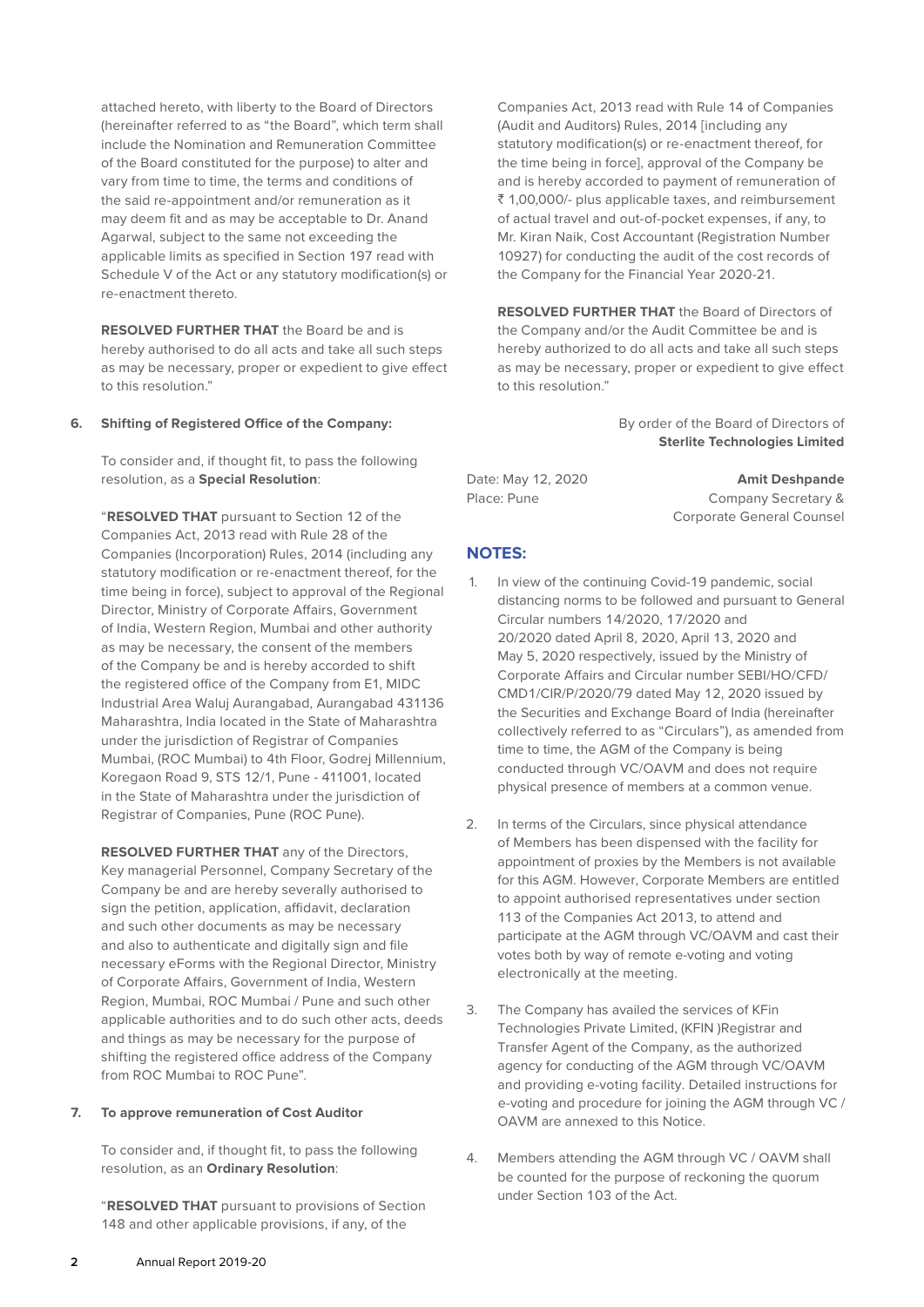- 5. In compliance with the aforesaid circulars, the Notice of the AGM and Annual Report are being sent only through electronic mode to the Members whose e-mail addresses are registered with the Company or the Depository Participant(s). The Notice and Annual Report 2019-20 will also be available on the Company's website www.stl.tech, websites of the Stock Exchanges i.e. BSE Limited and National Stock Exchange of India Limited at www.bseindia.com and www.nseindia.com respectively, and on the website of KFIN at https://evoting.karvy.com
- 6. Shareholders who have not registered their e-mail address or registered an incorrect email address and as a consequence Notice of the AGM and Annual Report could not be serviced, may also temporarily get their email address and mobile number registered at the link provided by KFIN, by clicking the link: https://ris.kfintech.com/email\_registration/ and then send the same. Alternatively, member may send signed copy of the request letter providing the e-mail address, mobile number, self-attested PAN copy along with client master copy (in case of electronic folio)/copy of share certificate (in case of physical folio) via e-mail at the

e-mail id einward.ris@kfintech.com for obtaining the Notice of the AGM and Annual Report by email.

- 7. The Register of Members and Share Transfer Books will remain closed from Saturday, August 29, 2020 to Monday, August 31, 2020 (both days inclusive) for determining the names of members eligible for dividend on Equity Shares, if declared at the Meeting.
- 8. If Dividend on Equity Shares as recommended by the Board of Directors for the financial year ended March 31, 2020 is approved at the AGM, payment of such dividend will be made within a period of 30 days from the date of declaration as under –
	- a) To all Beneficial Owners in respect of shares held in dematerialized form as per the data as may be made available by the National Securities Depository Limited and the Central Depository Services (India) Limited as of the close of business hours on Friday, August 28, 2020.
	- b) To all Members in respect of shares held in physical form after giving effect to requests received for transmission, deletion of the name of the deceased etc, if lodged with the Company on or before the close of business hours on Friday, August 28, 2020.
- 9. Payment of dividend shall be made through electronic mode to the Members who have updated their bank account details. However, dividend warrants / demand drafts will be despatched to the registered address of the members who have not updated their bank account details, at the earliest once the normalcy is restored.

In order to receive dividend/s in a timely manner, Members are requested to register / update their complete bank details:

- a) with their Depository Participant(s) with whom they maintain their demat accounts if shares are held in dematerialised mode by submitting the requisite documents, and
- b) with KFIN, if shares are held in physical mode, by submitting (i) scanned copy of the signed request letter which shall contain shareholder's name, folio number, bank details (Bank account number, Bank and Branch Name and address, IFSC, MICR details), (ii) self-attested copy of the PAN card and (iii) cancelled cheque leaf.
- 10. Pursuant to Finance Act, 2020, dividend income will be taxable in the hands of the shareholders w.e.f. April 1, 2020 and the Company is required to deduct tax at source ("TDS") from dividend paid to the Members at prescribed rates in the Income Tax Act, 1961 ("the IT Act"). In general, to enable compliance with TDS requirements, Members are requested to complete and / or update their Residential Status, PAN, Category as per the IT Act with their Depository Participants or on the portal of KFIN, which can be accessed at https://ris.kfintech.com/form15/emailregister.aspx?q=0. For details, Members may refer to the "Communication on TDS on Dividend Distribution" being sent with this Notice of AGM.
- 11. Members holding shares in dematerialized form are requested to intimate all changes pertaining to their bank details, NECS, ECS mandates, power of attorney, change of address/name/email address(es), etc. to their Depository Participant only and not to the Company's Registrar and Share Transfer Agent. Changes intimated to the Depository Participant will automatically get reflected in the beneficiary details with the respective depositories which will help the Company and its Registrar and Share Transfer Agent to provide efficient and better service to the Members. Members holding shares in physical form are requested to advice such changes, if any, to KFIN.
- 12. MCA and SEBI has mandated that securities of listed companies can be transferred only in dematerialised form w.e.f. April 1, 2019. Accordingly, the Company / KFIN has stopped accepting any fresh lodgement of transfer of shares in physical form. Members holding shares in physical form are advised to avail of the facility of dematerialization by contacting a Depository Participant of their choice.
- 13. The members who are interested availing nomination facility may obtain the necessary application from KFIN.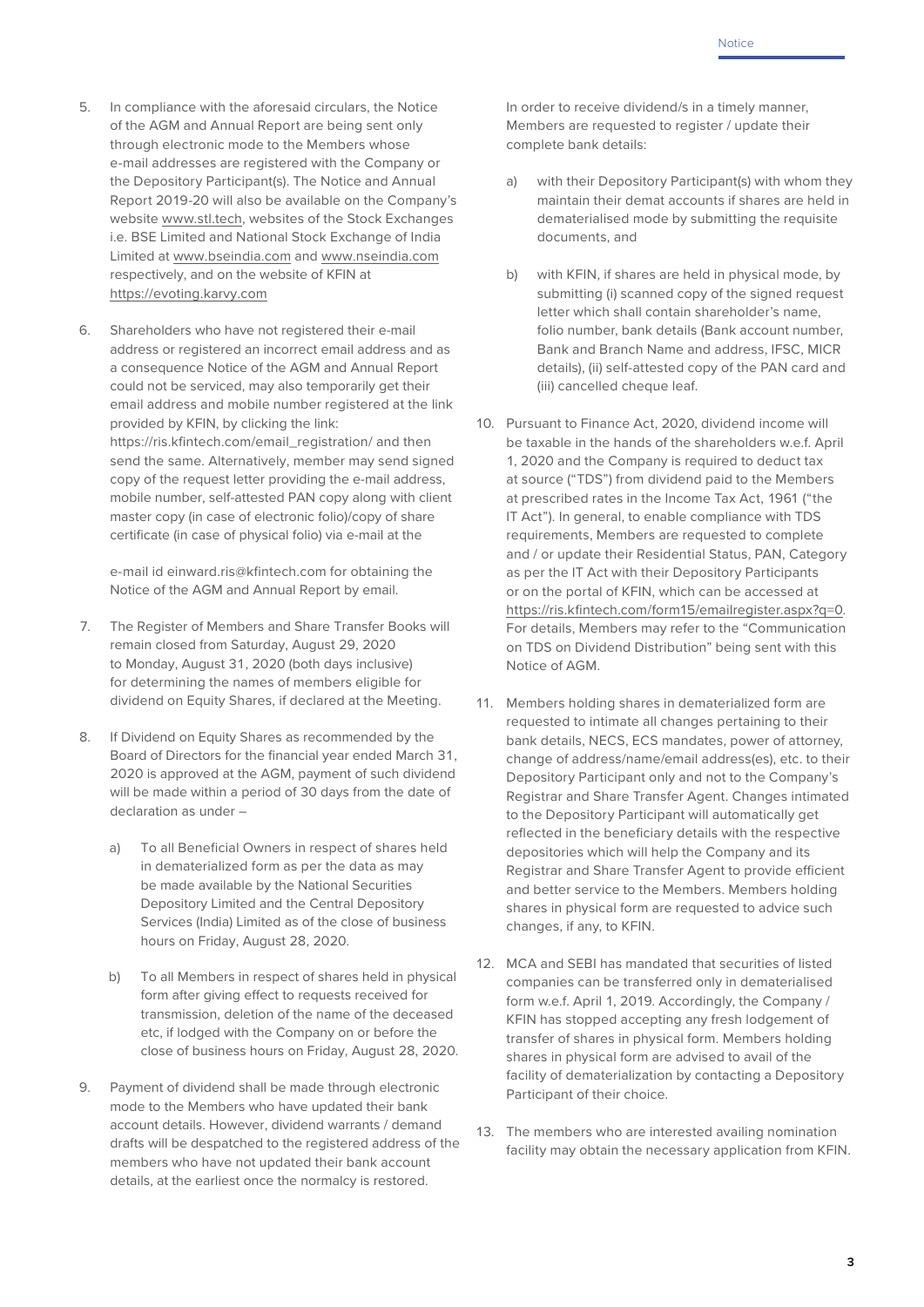- 14. SEBI has mandated the submission of Permanent Account Number (PAN) by every participant in securities market. SEBI has also emphasized the need to make payment of dividend through e-payment and made it mandatory to print Bank Account details on Dividend Warrant. In view of the same, Members holding shares in electronic form are requested to submit their PAN and Bank Account details to their Depository Participants with whom they are maintaining their demat accounts. Members holding shares in physical form can submit their PAN to KFIN.
- 15. Non-Resident Indian Members are requested to inform KFIN, immediately of:
	- a) Change in their residential status on return to India for permanent settlement.
	- b) Particulars of their bank account maintained in India with complete name, branch, account type, account number and address of the bank with pin code number, if not furnished earlier.
- 16. Members are requested to note that dividends not encashed or remaining unclaimed for a period of 7 years from the date of transfer to the Company's Unpaid Dividend Account shall be transferred to Investor Education and Protection Fund ("IEPF") of the Central Government, established under Section 125 of the Companies Act, 2013 (the "Act"). Further, pursuant to the provisions of Section 124 of the Act and IEPF Rules, all the shares on which dividend has not been paid or claimed for seven consecutive years or more shall be transferred to IEPF Authority.

The Company has transferred the unpaid or unclaimed dividends declared up to financial years 2011-12, from time to time to IEPF. The Company has been sending reminders to Members before transfer of such dividend(s) to IEPF.

The details of unpaid and unclaimed dividends lying with the Company as on March 31, 2020 are uploaded on the website of the Company and can be accessed through the link https://www.stl.tech/latest\_disclosure.html Members who have not so far encashed their dividend warrants for the years from 2012-13 to 2018-19 may approach KFintech, for payment thereof, to avoid transfer as per the dates mentioned below:

| Dividend for the year | Due Date for Transfer to IEPF |
|-----------------------|-------------------------------|
| $2012 - 13$           | September 11, 2020            |
| $2013 - 14$           | September 24, 2021            |
| $2014 - 15$           | September 9, 2022             |
| $2015 - 16$           | October 6, 2023               |
| $2016 - 17$ (Interim) | December 9, 2023              |
| 2016-17               | August 10, 2024               |
| 2017-18               | August 2, 2025                |
| 2018-19               | August 23, 2026               |
| 2019-20               | October 7, 2027               |
|                       |                               |

Members whose shares have been transferred to IEPF may claim the shares by making an application in Form IEPF-5. Detailed procedure and the required documentation for claiming the shares/dividend refund can be accessed at www.iepf.gov.in.

- 17. An Explanatory Statement pursuant to Section 102 (1) of the Act relating to the Special Businesses to be transacted at the meeting is annexed hereto.
- 18. As required under Securities and Exchange Board of India (Listing Obligations and Disclosure Requirements) Regulations, 2015 ("the SEBI Listing Regulations"), and Secretarial Standard 2 on General Meetings, details in respect of Directors seeking re-appointment at the AGM, are separately annexed hereto.
- 19. All documents referred to in the above Notice and Explanatory Statement will be available electronically for inspection for Members on all working days (except Saturdays, Sundays and Holidays) up to the date of announcement of the voting results. Members seeking to inspect such documents can send an e-mail to secretarial@sterlite.com.
- 20. Since the AGM being held through VC/OAVM, the Route Map, Attendance Slip and proxy form are not attached to this Notice.

By order of the Board of Directors of **Sterlite Technologies Limited**

Date: May 12, 2020 **Amit Deshpande** Place: Pune Company Secretary & Corporate General Counsel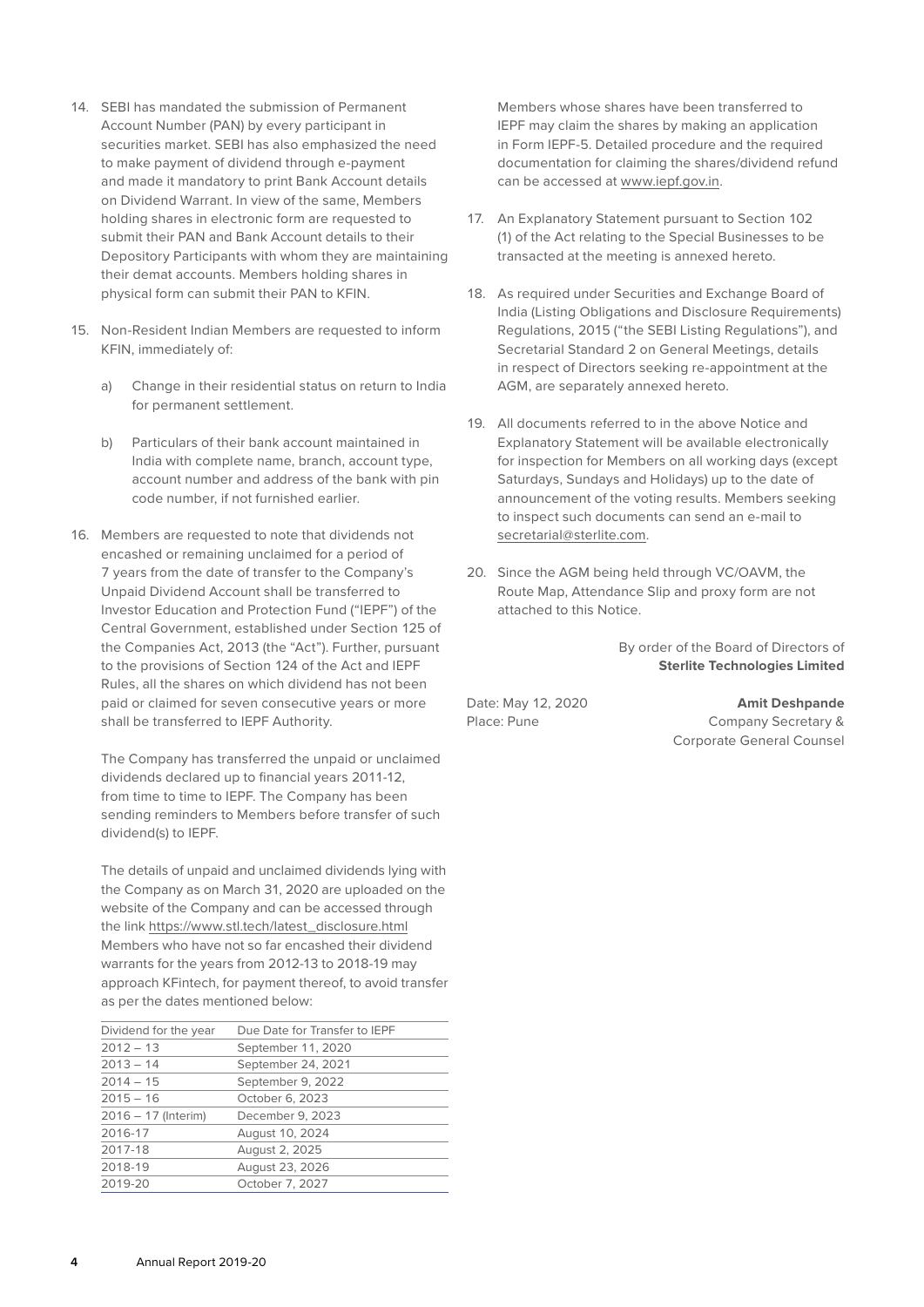# **DETAILS OF DIRECTORS SEEKING RE-APPOINTMENT AT THE AGM**

Pursuant to Regulation 36(3) of SEBI Listing Regulations and Secretarial Standard-2 on General Meetings

(Particulars as on April 1, 2020)

| <b>Name of the Director</b>                                                        | Dr. Anand Agarwal                                                                                                                                                                                                                                                                                                                                                                                                                                                                                                                                                                                                                                                              | Mr. Pravin Agarwal                                                                                                                                                                                                                                                                                                                                                                                                                                                                                    | Mr. Pratik Agarwal                                                                                                                                                                                                                                                                                                                                                                                                                                                                |
|------------------------------------------------------------------------------------|--------------------------------------------------------------------------------------------------------------------------------------------------------------------------------------------------------------------------------------------------------------------------------------------------------------------------------------------------------------------------------------------------------------------------------------------------------------------------------------------------------------------------------------------------------------------------------------------------------------------------------------------------------------------------------|-------------------------------------------------------------------------------------------------------------------------------------------------------------------------------------------------------------------------------------------------------------------------------------------------------------------------------------------------------------------------------------------------------------------------------------------------------------------------------------------------------|-----------------------------------------------------------------------------------------------------------------------------------------------------------------------------------------------------------------------------------------------------------------------------------------------------------------------------------------------------------------------------------------------------------------------------------------------------------------------------------|
| <b>DIN</b>                                                                         | 00057364                                                                                                                                                                                                                                                                                                                                                                                                                                                                                                                                                                                                                                                                       | 00022096                                                                                                                                                                                                                                                                                                                                                                                                                                                                                              | 03040062                                                                                                                                                                                                                                                                                                                                                                                                                                                                          |
| Date of Birth                                                                      | 07-Aug-1967                                                                                                                                                                                                                                                                                                                                                                                                                                                                                                                                                                                                                                                                    | 16-Oct-1954                                                                                                                                                                                                                                                                                                                                                                                                                                                                                           | 02-Dec-1982                                                                                                                                                                                                                                                                                                                                                                                                                                                                       |
| Date of first appointment 30-July-2003<br>on the Board                             |                                                                                                                                                                                                                                                                                                                                                                                                                                                                                                                                                                                                                                                                                | 29-Jan-2004                                                                                                                                                                                                                                                                                                                                                                                                                                                                                           | 26-Apr-2013                                                                                                                                                                                                                                                                                                                                                                                                                                                                       |
| Experience (including<br>expertise in specific<br>functional area)/Brief<br>Resume | Dr. Anand Agarwal has been<br>the CEO of the Company since<br>2003. Under his leadership,<br>the Company has grown from a<br>leading provider of optical fibre<br>to a builder of digital networks<br>globally through integrated end-<br>to-end data network solutions. A<br>PhD in Materials Engineering from<br>Rensselaer Polytechnic Institute<br>and BTech from IIT Kanpur, he is a<br>hands-on technologist on advanced growth momentum. He is an astute<br>photonics and programmable<br>networks. He was honoured with<br>the prestigious "Pathbreaker of<br>the Year" in 2019 at the Telecom<br>Leadership Forum for transforming<br>India's digital infrastructure. | Mr. Pravin Agarwal is the Vice<br>Chairman and Whole-time Director,<br>and the Non-Executive Chairman of<br>Sterlite Power Transmission Limited.<br>He has been closely involved with<br>Sterlite Group's operations in India<br>since its inception in 1979. H has<br>been the driving force behind the<br>expansion of Sterlite Group's telecom<br>and power businesses into multiple<br>markets and the company's continued<br>businessman and a leader with almost<br>four decades of experience. | Mr. Pratik Agarwal is a Non-executive<br>Director of the Company and is the<br>Managing Director of Sterlite Power<br>Transmission Limited. A Wharton<br>graduate and an MBA from London<br>Business School, he has over 10 years of<br>experience in building core infrastructure<br>assets in India. He is the chairman of CII<br>core committee on Transmission, and<br>also in the Advisory Board of India Brazil<br>Chamber of Commerce (IBCC).                              |
| Remuneration last<br>drawn                                                         | ₹ 801.5 Lacs plus INR 275 Lacs<br>incentive                                                                                                                                                                                                                                                                                                                                                                                                                                                                                                                                                                                                                                    | ₹ 1,192.84 Lacs plus INR 293 Lacs<br>incentive                                                                                                                                                                                                                                                                                                                                                                                                                                                        | Commission of $\overline{\xi}$ 22.50 Lacs and sitting<br>fees at ₹75,000 for each Board meeting<br>attended                                                                                                                                                                                                                                                                                                                                                                       |
| Remuneration<br>proposed to be paid **                                             | As per Item No. 5 of the Notice of<br>this meeting read with explanatory<br>statement thereto.                                                                                                                                                                                                                                                                                                                                                                                                                                                                                                                                                                                 | As per Item No. 4 of the Notice of<br>this meeting read with explanatory<br>statement thereto.                                                                                                                                                                                                                                                                                                                                                                                                        | Commission of ₹ 22.50 lacs for<br>FY 2019-20                                                                                                                                                                                                                                                                                                                                                                                                                                      |
| <b>Terms and Conditions</b><br>of Appointment/Re-<br>appointment                   | As per Item No.5 of the Notice of<br>this meeting read with explanatory<br>statement, he is proposed to be<br>re-appointed as Whole-time Director<br>of the Company for a period of 5<br>(five) years commencing from July<br>30, 2020                                                                                                                                                                                                                                                                                                                                                                                                                                         | As per Item No.4 of the Notice of<br>this meeting read with explanatory<br>statement, he is proposed to be re-<br>appointed as Whole-time Director of the rotation<br>Company for a period of 5 (five) years<br>commencing from October 30, 2020                                                                                                                                                                                                                                                      | As per Item No 3 of the Notice of this<br>meeting, he is proposed to be re-<br>appointed as director liable to retire by                                                                                                                                                                                                                                                                                                                                                          |
| Directorships in other<br>Companies (excluding<br>Foreign Companies)               | 1. Twin Star Technologies Limited 1.<br>2. Twin Star Display Technologies 2.<br>Limited                                                                                                                                                                                                                                                                                                                                                                                                                                                                                                                                                                                        | Twin Star Technologies Limited<br>Sterlite Power Grid Ventures Limited 2.<br>3.<br>4. Twin Star Display Technologies<br>Limited                                                                                                                                                                                                                                                                                                                                                                       | Sterlite Investment Managers Limited<br>1.<br>Sterlite Power Grid Ventures Limited<br>Sterlite Power Transmission Limited 3. Sterlite Power Transmission Limited                                                                                                                                                                                                                                                                                                                  |
| Memberships /<br>Chairmanships of other<br>companies                               | Nil                                                                                                                                                                                                                                                                                                                                                                                                                                                                                                                                                                                                                                                                            | <b>Sterlite Power Transmission</b><br>1.<br>Limited- Member of Audit,<br>Allotment, CSR Committee<br>Stakeholder Relationship<br>Committee & Chairperson of<br>Banking and Authorization<br>Committee.<br>2. Sterlite Power Grid Ventures<br>Limited – Chairperson of Banking<br>& Authorization Committee and<br><b>Allotment Committee</b>                                                                                                                                                          | 1. Sterlite Power Grid Ventures Limited-<br>Member of Audit, Nomination and<br>Remuneration, CSR, Allotment,<br><b>Banking and Authorization Committee</b><br>2. Sterlite Power Transmission Limited-<br>Member of CSR, Allotment, Banking<br>and Authorization, Risk Management<br>Committee<br>3. Sterlite Investment Managers Limited<br>Member of Stakeholder Relationship,<br>Audit, Nomination and Remuneration,<br>Allotment, Risk Management and<br>Investment Committee. |
| No. of shares held in<br>the Company                                               | 11,06,990                                                                                                                                                                                                                                                                                                                                                                                                                                                                                                                                                                                                                                                                      | 11,86,750                                                                                                                                                                                                                                                                                                                                                                                                                                                                                             | 1,18,340                                                                                                                                                                                                                                                                                                                                                                                                                                                                          |
| Relationship with<br>other Directors/KMPs                                          | Nil                                                                                                                                                                                                                                                                                                                                                                                                                                                                                                                                                                                                                                                                            | Brother of Mr. Anil Agarwal, Non-<br>executive Chairman and Father of Mr.<br>Pratik Agarwal, Non-executive Director                                                                                                                                                                                                                                                                                                                                                                                   | Son of Mr. Pravin Agarwal, Vice Chairman<br>& Whole-time Director                                                                                                                                                                                                                                                                                                                                                                                                                 |
| No. of Board Meetings<br>attended during the year                                  | 06                                                                                                                                                                                                                                                                                                                                                                                                                                                                                                                                                                                                                                                                             | 06                                                                                                                                                                                                                                                                                                                                                                                                                                                                                                    | 01                                                                                                                                                                                                                                                                                                                                                                                                                                                                                |

\*\*Excluding sitting fees for attending meetings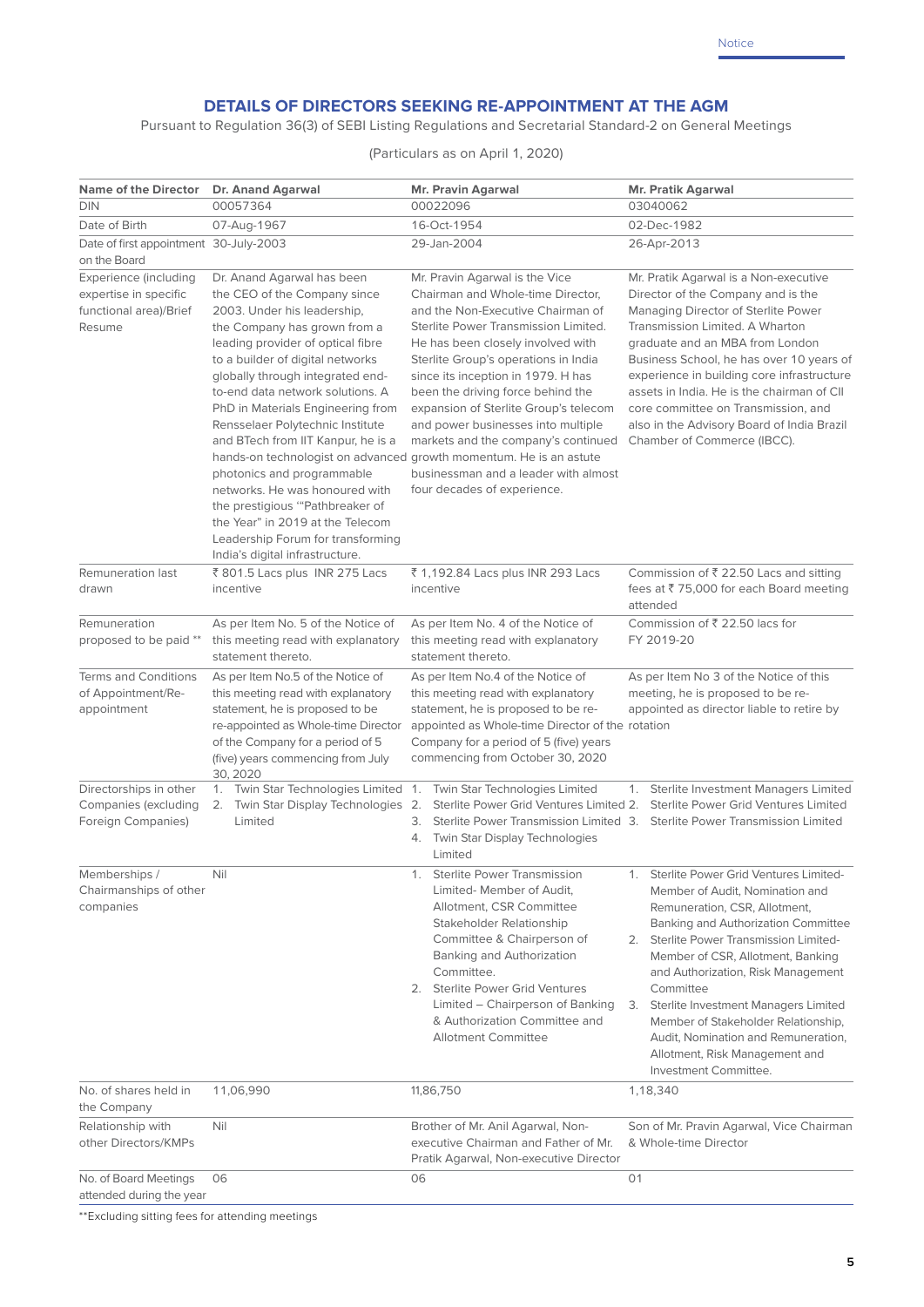# **EXPLANATORY STATEMENT**

[Pursuant to Section 102 of the Companies Act, 2013 ('the Act')]

# **ITEM 4**

It is proposed to re-appoint Mr. Pravin Agarwal as Wholetime Director, designated as Vice Chairman & Whole-time Director of the Company, for a period of 5 (five) years. His current appointment as a Whole-time Director of the Company is valid upto October 29, 2020. The Board of Directors at its Meeting held on May 12, 2020 has, subject to the approval of members, re-appointed Mr. Pravin Agarwal as Whole-time Director of the Company for a period of 5 (five) years commencing from October 30, 2020 in accordance with the provisions of Sections 196, 197 and Schedule V of the the Act. The Act also requires approval of the Members of the Company for the said appointment and remuneration.

The profile of Mr. Pravin Agarwal and other disclosures are given in the Corporate Governance Report, which is part of the Annual Report. Details of Mr. Pravin Agarwal as required under the SEBI Listing Regulations and Secretarial Standard on General Meetings ("SS-2"), issued by the Institute of Company Secretaries of India, have been provided elsewhere in this Notice.

The terms of appointment of Mr. Pravin Agarwal are as under:

- I. Period of Appointment: October 30, 2020 to October 29, 2025
- II. Remuneration:
	- 1. Salary and Personal Allowance: Basic Salary and Personal Allowance payable to Mr. Pravin Agarwal shall be subject to a maximum limit of ` 15,00,00,000/- (Rupees Fifteen Crores Only) per annum, as may be determined by the Board from time to time.
	- 2. Perquisites:

In addition to salary and personal allowance as above, Mr. Pravin Agarwal will be entitled to perquisites including House Rent Allowance (or Company owned/leased accommodation in lieu thereof as per Company's rules), medical reimbursement, bonus, credit card and annual club membership fees, medical/accident insurance, servants, other benefits as per the rules of the Company and and such perquisites as may be recommended by the Nomination & Remuneration Committee (the "NRC") and approved by the Board of Directors from time to time.

3. Reimbursement of expenses incurred for travelling, boarding and lodging including for spouse and attendant(s) during business trip(s), provision of car for use on the Company's

Business, telephone expenses at residence and club membership shall be reimbursed and not considered as perquisites.

- 4. Mr. Pravin Agarwal will be entitled to a performance based incentive as may be recommended by the NRC and approved by the Board of Directors every financial year.
- 5. Company's contribution to Provident Fund, Superannuation or annuity Fund, Gratuity and Encashment of Leave as per the rules of the Company shall be in addition to the remuneration mentioned above.
- 6. The Nomination and Remuneration Committee of the Board of Directors may, at its discretion pay to Mr. Pravin Agarwal any remuneration within the limits here in above stipulated and revise or restructure the same from time to time, within these limits. The valuation of perquisites will be done at cost to the Company.

The total remuneration shall be restricted to the limits as prescribed in Section 197 read with Schedule V of the Companies Act, 2013.

For purposes of leave accumulation, gratuity, provident fund, superannuation and other benefits, the services of Mr. Pravin Agarwal will be considered as continuous and this re-appointment including the re-appointment on account of retirement of rotation will not be considered as any break in service.

In the event of loss or inadequacy of profits, the aforesaid remuneration will be paid as minimum remuneration in accordance with provisions of Schedule V of the Companies Act, 2013 and subject to applicable laws and such sanctions and approvals as may be required.

#### **Other Terms**

- a. The Whole-time Director shall be entitled to compensation for loss of office as provided in Section 202 of the Companies Act, 2013.
- b. No sitting fees shall be paid to the Whole-time Director for attending meetings of the Board of Directors or any Committee of the Board.
- c. The contract of appointment of Mr. Pravin Agarwal is terminable by either the Board of Directors or by Mr. Pravin Agarwal giving to the other 90 days notice in writing.
- d. In order to comply with the provision of Section 152 regarding number of Directors liable to retire by rotation, Mr. Pravin Agarwal will be considered to be liable to retire by rotation.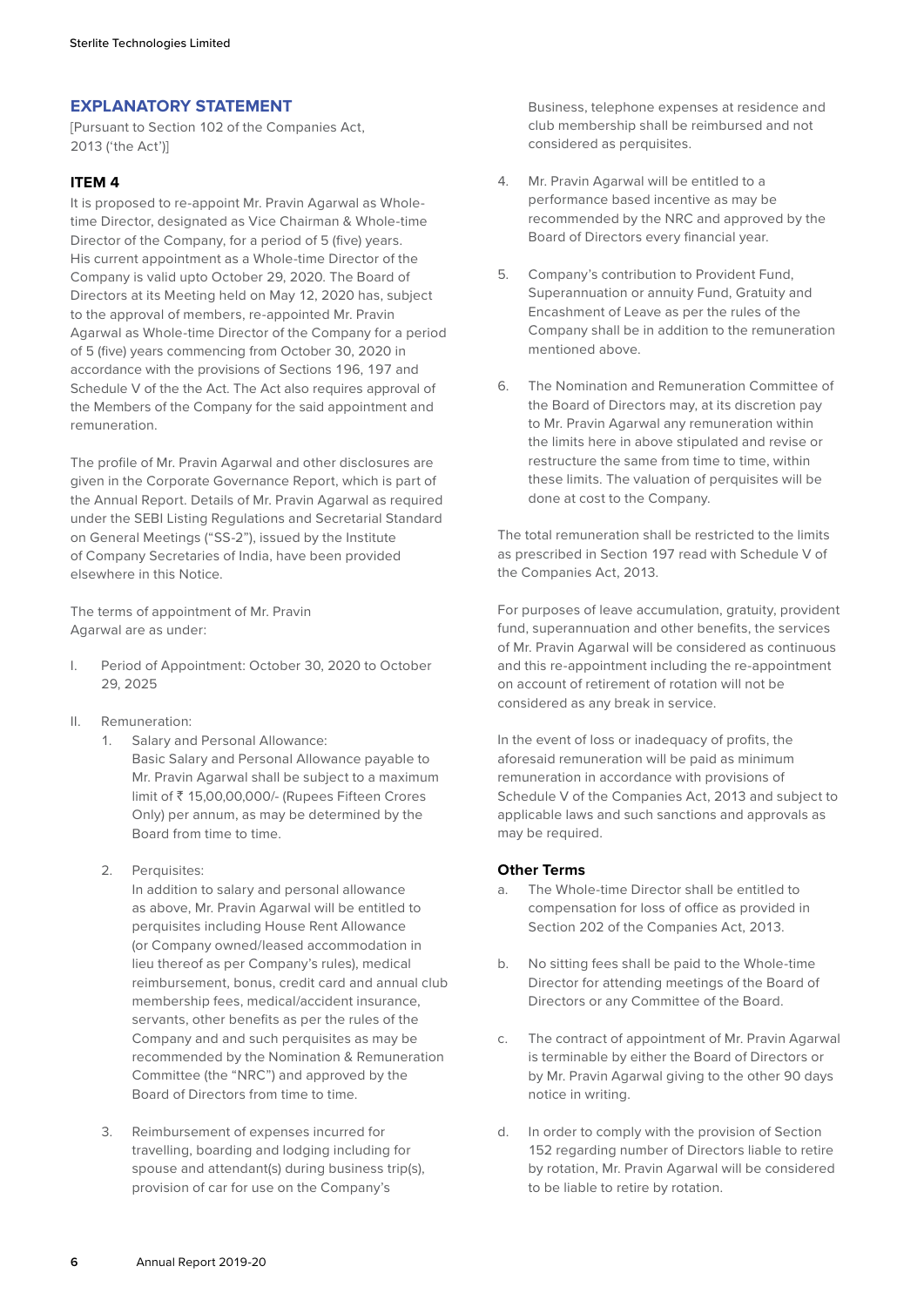- e. The Whole-time Director will perform his duties as such with regard to all work of the Company and he will manage and attend to such business and carry out the orders and directions given by the Board from time to time in all respects and conform to and comply with all such directions and regulations as may from time to time be given and made by the Board.
- f. The Whole-time Director shall act in accordance with the Articles of Association of the Company and shall abide by the provisions contained in Section 166 of the Act with regard to duties of Directors.
- g. The Whole-time Director shall adhere to the Company's Code of Business Conduct & Ethics for Directors and Management Personnel.

Mr. Pravin Agarwal will attain the age of seventy years on October 16, 2024. He has rich and varied experience in the industry and has been involved in the operations of the Company. It would be in the interest of the Company to continue to avail of his considerable expertise and to re-appoint Mr. Pravin Agarwal as a Whole-time Director. Accordingly, approval of the members is sought for passing a Special Resolution for re-appointment of Mr. Pravin Agarwal as a Whole-time Director, as set out in Part-I of Schedule V to the Act as also under sub-section (3) of Section 196 of the Act.

Save and except as provided in the foregoing paragraph, Mr. Pravin Agarwal satisfies all the conditions set out in Part-I of Schedule V to the Act as also conditions set out under sub-section (3) of Section 196 of the Act for being eligible for his re-appointment. He is not disqualified from being appointed as Director in terms of Section 164 of the Act.

In view of the provisions of Sections 196, 197 and any other applicable provisions of the Companies Act, 2013, the Board believes that the Company has grown extensively under the guidance of Mr. Pravin Agarwal and that he possesses the necessary expertise and experience to accelerate the Company's operations and achieve its vision and hence recommends the resolution appearing at Item No. 4 of the Notice for your approval.

The draft service agreement proposed to be entered into between the Company and Mr. Pravin Agarwal is available for inspection by the members in the manner provided in the Notes to this Notice of AGM.

Mr. Pravin Agarwal is interested in his appointment. In addition, Mr. Anil Agarwal being brother of Mr. Pravin Agarwal and Mr. Pratik Agarwal, being son of Mr. Pravin Agarwal may be deemed to be interested in this resolution. None of the Directors except as stated

above and Key Managerial Personnel of the Company and their relatives are concerned or interested, financially or otherwise, in the proposed Special Resolution as set out in Item No. 4 of this Notice.

# **ITEM 5**

It is proposed to re-appoint Dr. Anand Agarwal as Wholetime Director, designated as Chief Executive Officer of the Company, for a period of 5 (five) years. His current appointment as a Whole-time Director of the Company was upto July 29, 2020. The Board of Directors at its Meeting held on May 12, 2020 has, subject to the approval of members, re-appointed Dr. Anand Agarwal as Wholetime Director of the Company for a period of 5 (five) years commencing from July 30, 2020 in accordance with the provisions of Sections 196, 197 and 203 and Schedule V of the Act. The Act also requires approval of the members of the Company for the said appointment and remuneration.

The profile of Dr. Anand Agarwal and other disclosures is given in the Corporate Governance Report, which is part of the Annual Report. Details of Dr. Anand Agarwal as required under the SEBI Listing Regulations and SS-2, issued by the Institute of Company Secretaries of India, have been provided elsewhere in this Notice.

The terms of appointment of Dr. Anand Agarwal are as under:

- I. Period of Appointment: July 30, 2020 to July 29, 2025.
- II Remuneration:
	- 1. Salary and Personal Allowance: Basic Salary and Personal Allowance payable to Dr. Anand Agarwal shall be subject to a maximum limit of ` 15,00,00,000/- (Rupees Fifteen Crores Only) per annum, as may be determined by the Board from time to time.
	- 2. Perquisites:

In addition to salary and personal allowance as above, Dr. Anand Agarwal will be entitled to perquisites including House Rent Allowance (or Company owned/leased accommodation in lieu thereof as per Company's rules), medical reimbursement, bonus, credit card and annual club membership fees, medical/accident insurance, servants, other benefits as per the rules of the Company and and such perquisites as may be recommended by the NRC and approved by the Board of Directors from time to time.

3. Reimbursement of expenses incurred for travelling, boarding and lodging including for spouse and attendant(s) during business trip(s), provision of car for use on the Company's Business, telephone expenses at residence and club membership shall be reimbursed and not considered as perquisites.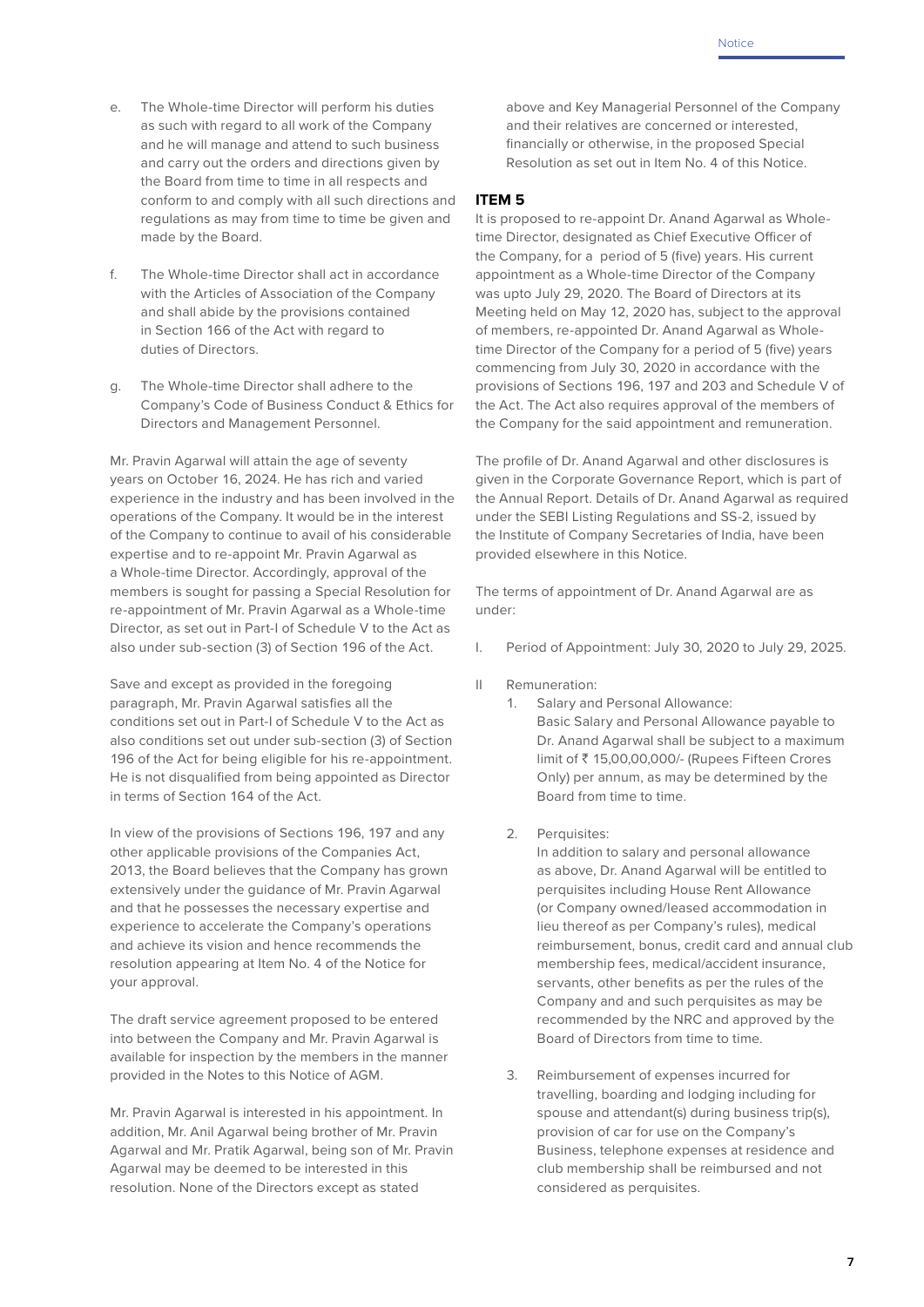- 4. It is clarified that employees stock options granted / to be granted to Dr. Anand Agarwal, from time to time, shall not be considered as a part of perquisites given above, and that the perquisite value of stock options exercised shall be in addition to the remuneration above.
- 5. Dr. Anand Agarwal will be entitled to a performance based incentive as may be recommended by the NRC and approved by the Board of Directors every financial year.
- 6. Company's contribution to Provident Fund, Superannuation or annuity Fund, Gratuity and Encashment of Leave as per the rules of the Company shall be in addition to the remuneration mentioned above.
- 7. The Nomination and Remuneration Committee of the Board of Directors may, at its discretion pay to Dr. Anand Agarwal any remuneration within the limits here in above stipulated and revise or restructure the same from time to time, within these limits. The valuation of perquisites will be done at cost to the Company.

The total remuneration shall be restricted to the limits as prescribed in Section 197 read with Schedule V of the Companies Act, 2013.

For purposes of leave accumulation, gratuity, provident fund, superannuation and other benefits, the services of Dr. Anand Agarwal will be considered as continuous and this re-appointment including the re-appointment on account of retirement of rotation will not be considered as any break in service.

In the event of loss or inadequacy of profits, the aforesaid remuneration will be paid as minimum remuneration in accordance with provisions of Schedule V of the Companies Act, 2013 and subject to applicable laws and such sanctions and approvals as may be required.

#### **Other Terms**

- a. The Whole-time Director shall be entitled to compensation for loss of office as provided in Section 202 of the Companies Act, 2013.
- b. No sitting fees shall be paid to the Whole-time Director for attending meetings of the Board of Directors or any Committee of the Board.
- c. The contract of appointment of Dr. Anand Agarwal is terminable by either the Board of Directors or by Dr. Anand Agarwal giving to the other 90 days notice in writing.
- d. In order to comply with the provision of Section 152 regarding number of Directors liable to retire

by rotation, Dr. Anand Agarwal will be considered to be liable to retire by rotation.

- e. The Whole-time Director will perform his duties as such with regard to all work of the Company and he will manage and attend to such business and carry out the orders and directions given by the Board from time to time in all respects and conform to and comply with all such directions and regulations as may from time to time be given and made by the Board.
- f. The Whole-time Director shall act in accordance with the Articles of Association of the Company and shall abide by the provisions contained in Section 166 of the Act with regard to duties of Directors.
- g. The Whole-time Director shall adhere to the Company's Code of Business Conduct & Ethics for Directors and Management Personnel.

Dr. Anand Agarwal satisfies all the conditions set out in Part-I of Schedule V to the Act as also conditions set out under sub-section (3) of Section 196 of the Act for being eligible for his re-appointment. He is not disqualified from being appointed as Director in terms of Section 164 of the Act. Dr. Anand Agarwal has been instrumental for the growth of the company and is responsible for new market development and new businesses.

The draft service agreement proposed to be entered into between the Company and Dr. Anand Agarwal is available for inspection by the members in the manner provided in the Notes to this Notice of AGM.

In view of the provisions of Sections 196, 197, 203 read with Schedule V and any other applicable provisions of the Companies Act, 2013, the Board recommends the Special Resolution set out at item no. 5 of the accompanying Notice for the approval of the Members.

Except for Dr. Anand Agarwal, being an appointee, none of the Directors and Key Managerial Personnel of the Company and their relatives are concerned or interested, financially or otherwise, in the proposed Special Resolution as set out in Item No. 5 of this Notice.

# **ITEM 6**

The Registered Office of your Company is presently situated in the State of Maharashtra within the jurisdiction of Registrar of Companies, Mumbai. For ease of administration and cost effectiveness, it is proposed by the Board of Directors at their meeting held on May 12, 2020 to shift registered office of the Company from E1, MIDC Industrial Area Waluj Aurangabad, Aurangabad 431136 Maharashtra, India, located within the State of Maharashtra, under the jurisdiction of Registrar of Companies, Mumbai (ROC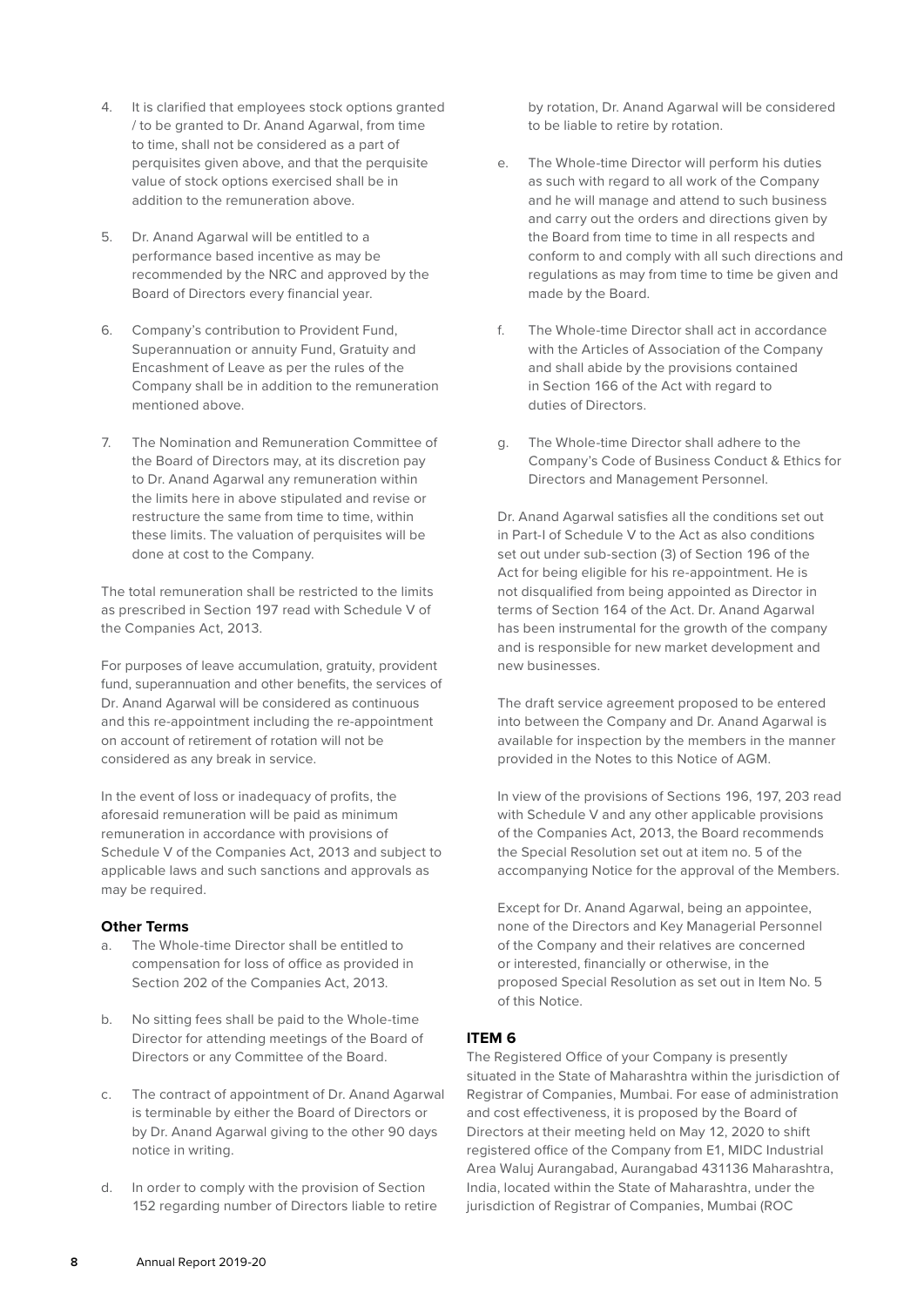Mumbai) to 4th Floor, Godrej Millennium, Koregaon Road 9, STS 12/1, Pune- 411001, (belonging to and owned by Sterlite Technologies Limited) located in the State of Maharashtra under the jurisdiction of Registrar of Companies, Pune (ROC Pune) subject to approval of members of the Company and Regional Director, Ministry of Corporate Affairs, Government of India, Western Region, Mumbai. The proposed shifting would enable to bring operational synergies and aid the management in running the business operations more effectively.

In terms of the provisions of 13 of the Companies Act 2013 read with Rule 28 of the Companies (Incorporation) Rules, 2014, shifting of the Registered Office from the jurisdiction of ROC Mumbai to the jurisdiction of ROC Pune, requires the approval of Members by way of Special Resolution and Regional Director, Ministry of Corporate Affairs, Government of India, Western Region, Mumbai.

The Board of Directors recommends the approval of the Special Resolution.

Following are the additional disclosures under section 102 of the Companies Act, 2013.

| <b>Particulars</b> |                                                                                                                                                                                                                                                                                                                                                                                                          | <b>Remarks</b>                                                                                                                                                                                                         |  |
|--------------------|----------------------------------------------------------------------------------------------------------------------------------------------------------------------------------------------------------------------------------------------------------------------------------------------------------------------------------------------------------------------------------------------------------|------------------------------------------------------------------------------------------------------------------------------------------------------------------------------------------------------------------------|--|
| i)                 | To specify the nature of concern or interest, financial or otherwise<br>of every director and the manager and of every other key<br>managerial personnel and relatives of the said persons.                                                                                                                                                                                                              | None of the Directors, Key Managerial Personnel of the Company and<br>their relatives are concerned, interested, financially or otherwise, in the<br>aforesaid resolution.                                             |  |
| ii)                | To specify any other information and facts that may enable the<br>members to understand the meaning scope and implications of the<br>items of business and to take a decision thereon.                                                                                                                                                                                                                   | As detailed above.                                                                                                                                                                                                     |  |
| iii)               | Where any item of Special Business to be transacted at the<br>meeting relates to or affects any other Company, the extent of<br>shareholding interest in that other Company of every promoter<br>director, manager and of every other key managerial personnel<br>of the first mentioned Company also to be set out in explanatory<br>statement if such shareholding is not less than two percent of the | Not Applicable<br>Necessary documents are available electronically for inspection<br>for Members on all working days (except Saturdays, Sundays and<br>Holidays) up to the date of announcement of the voting results. |  |
| iv)                | paid-up share capital of that Company.<br>Where any document is referred to any Business, specification of<br>time and place for inspection of such document.                                                                                                                                                                                                                                            | Members seeking to inspect such documents can send an e-mail to<br>secretarial@sterlite.com.                                                                                                                           |  |

# **ITEM 7**

Upon the recommendation of the Audit Committee, the Board of Directors has approved appointment of Mr. Kiran Naik, Cost Accountant as Cost Auditor to conduct of the audit of cost records of the Company for the Financial Year 2020-21, at a remuneration of  $\bar{\xi}$  1,00,000 plus taxes as applicable and reimbursement of actual travel and out of pocket expenses.

In terms of Section 148 of the Act read with Rule 14 of Companies (Audit and Auditors) Rules 2014, as amended from time to time, remuneration payable to the Cost Auditor is required to be approved by the shareholders. Accordingly, approval of the members is sought for the resolution at Item No. 7 of the Notice.

None of the Directors or Key Managerial Personnel of the Company or their relatives have any concern or interest, financially or otherwise, in the proposed resolution.

#### **INSTRUCTIONS FOR ATTENDING THE AGM THROUGH VC / OAVM AND E-VOTING**

i. Pursuant to Section 108 and other applicable provisions of the Companies Act, 2013, read with the Companies (Management & Administration) Rules, 2014, as amended, and Regulation 44 of the SEBI Listing Regulations, Members are provided with the facility to cast their vote electronically, through the remote e-voting services provided by KFIN on all resolutions set forth in this Notice.

Further, the facility for voting through electronic voting system will also be made available at the Meeting ("Insta Poll") and members attending the Meeting who have not cast their vote(s) by remote e-voting will be able to vote at the Meeting through Insta Poll.

- ii. The members who have cast their vote by remote e-voting may also attend the Meeting through VC/ OAVM but shall not be entitled to cast their vote again at the Meeting (Insta Poll). If a member casts vote(s) by both modes, then voting done through remote e-voting shall prevail and vote(s) cast at the Meeting shall be treated as "INVALID".
- iii. The manner of voting remotely by members holding shares in dematerialized mode, physical mode and for members who have not registered their email addresses is provided in the instructions given below.

The remote e-voting facility will be available during the following voting period:

- Commencement of remote e-voting: 9:00 a.m. on Friday August 28, 2020
- End of remote e-voting :5:00 p.m. on Sunday, August 30, 2020

The remote e-voting will not be allowed beyond the aforesaid date and time and the remote e-voting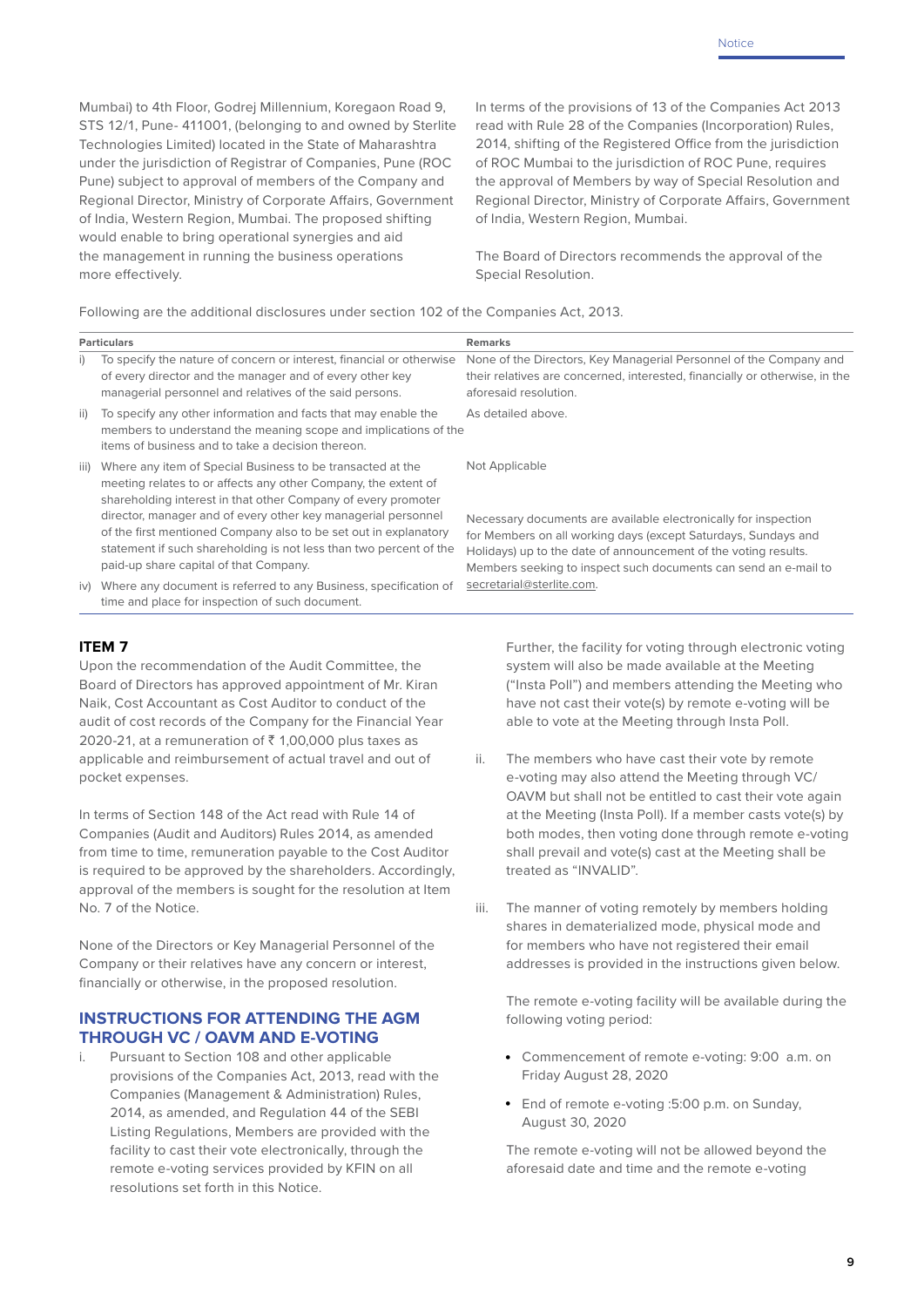module shall be forthwith disabled by KFIN upon expiry of the aforesaid period.

- iv. The voting rights of the Members shall be in proportion to the paid-up value of their shares in the equity capital of the Company as on the cut-off date being Monday, August 24, 2020. A person, whose name is recorded in the register of members or in the register of beneficial owners maintained by the depositories as on the cut-off date, i.e. August 24, 2020 only shall be entitled to avail the facility of remote e-voting / e-voting during the meeting.
- v. Any person who becomes a member of the Company after despatch of the Notice of the Meeting and holding shares as on the cut-off date may obtain the User ID and password from KFIN in the manner as mentioned below:
	- a) If the mobile number of the member is registered against Folio No. / DP ID Client ID, the member may send SMS: MYEPWD <space> E-Voting Event Number+Folio No. or DP ID Client ID to 9212993399 Example for NSDL: MYEPWD<SPACE>IN12345612345678 Example for CDSL: MYEPWD<SPACE>1402345612345678 Example for Physical: MYEPWD<SPACE>XXXX1234567890
	- b) If e-mail address or mobile number of the member is registered against Folio No. / DP ID Client ID, then on the home page of https://evoting.karvy. com, the member may click 'Forgot Password' and enter Folio No. or DP ID Client ID and PAN to generate a password.
	- c) Member may call on KFIN's toll-free numbers / 1800-345-4001 (from 9:00 a.m. to 6:00 p.m.)
	- d) Member may send an e-mail request to evoting@karvy.com/einward.ris@kfintech.com

If the member is already registered with KFin's e-voting platform, then he can use his existing password for logging in.

- vi. The Board of Directors has appointed Mr. B Narasimhan, Proprietor BN & Associates, Practicing Company Secretary (Membership No. FCS 1303 and Certificate of Practice No. 10440), as a Scrutinizer to scrutinize the remote e-voting and Insta Poll process in a fair and transparent manner.
- vii. The Scrutiniser will, after the conclusion of e-voting at the Meeting, scrutinise the votes cast at the Meeting

(Insta Poll) and votes cast through remote e-voting, make a consolidated Scrutiniser's Report and submit the same to the Chairman or a person authorized by him. The result of e-voting will be declared within fortyeight hours of the conclusion of the AGM and the same, along with the consolidated Scrutiniser's Report, will be placed on the website of the Company: www.stl.tech and on the website of KFIN at:

https://evoting.karvy. com. The result will simultaneously be communicated to the stock exchanges.

viii. The resolutions will be deemed to be passed on the AGM date subject to receipt of the requisite numbers of votes in favour of the Resolutions.

# **INFORMATION AND INSTRUCTIONS FOR REMOTE E-VOTING:**

- **I. (A) In case a member receives an e-mail from the Company / KFin [for members whose e-mail addresses are registered with the Company / Depository Participant(s)]:**
	- a) Launch internet browser by typing the URL: https://evoting.karvy.com
	- b) Enter the login credentials (User ID and password given in the e-mail). The E-Voting Event Number+Folio No. or DP ID Client ID will be your User ID. However, if you are already registered with KFin for e-voting, you can use the existing password for logging in. If required, please visit https://evoting.karvy. com or contact toll-free numbers / 1800-345-4001 (from 9:00 a.m. to 6:00 p.m.) for your existing password.
	- c) After entering these details appropriately, click on "LOGIN".
	- d) You will now reach Password Change Menu wherein you are required to mandatorily change your password upon logging-in for the first time. The new password shall comprise minimum 8 characters with at least one upper case (A-Z), one lower case (a-z), one numeric (0-9) and a special character (@,#, \$,etc.). The system will prompt you to change your password and update your contact details like mobile number, e-mail address, etc. on first login. You may also enter a secret question and answer of your choice to retrieve your password in case you forget it. It is strongly recommended that you do not share your password with any other person and that you take utmost care to keep your password confidential.
	- e) You need to login again with the new credentials.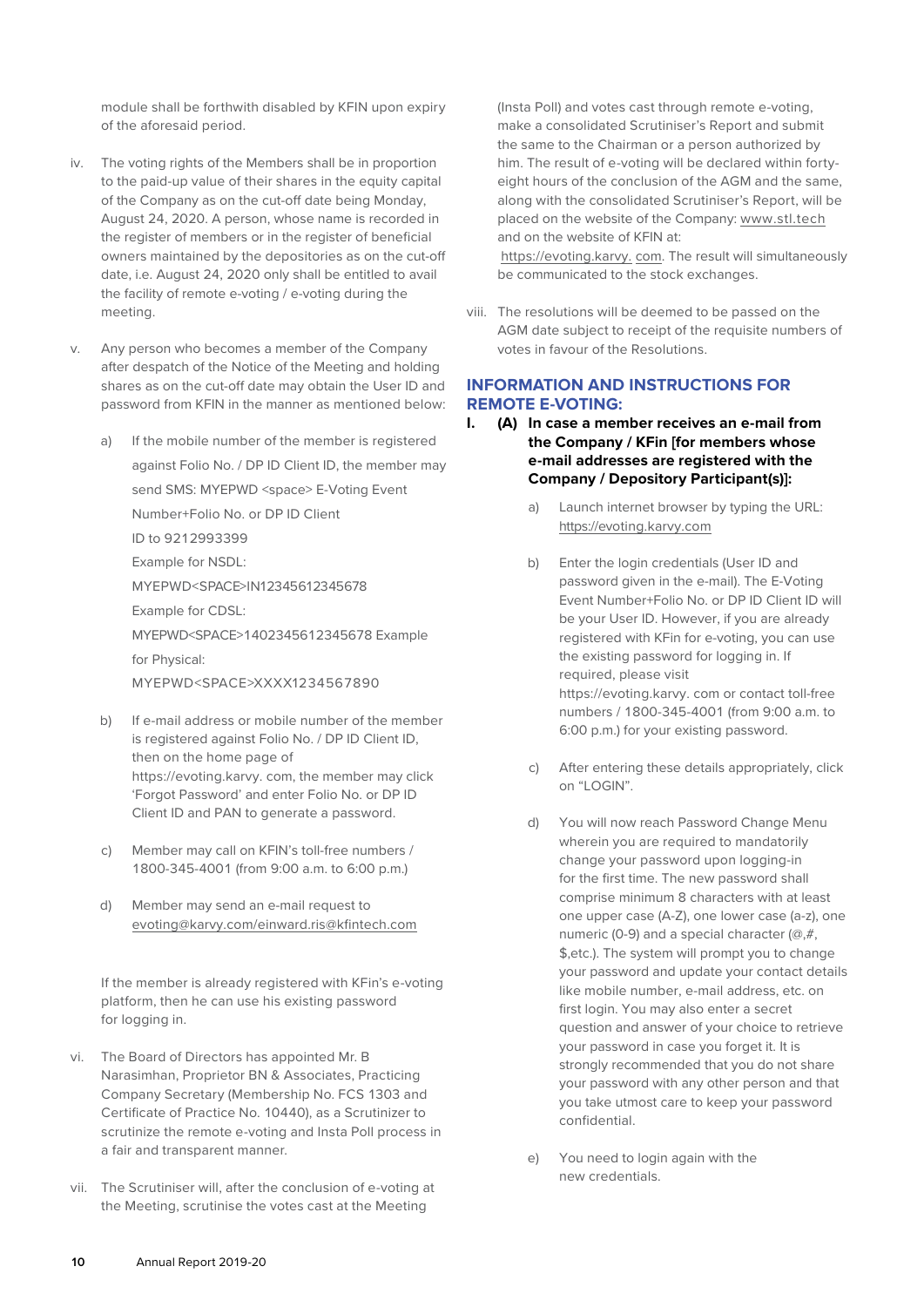- f) On successful login, the system will prompt you to select the E-Voting Event Number (EVEN) for Sterlite Technologies Limited.
- g) On the voting page, enter the number of shares as on the cut-off date under either "FOR" or "AGAINST" or alternatively, you may partially enter any number under "FOR" / "AGAINST", but the total number under "FOR" / "AGAINST" taken together should not exceed your total shareholding as on the cut-off date. You may also choose to "ABSTAIN" and vote will not be counted under either head.
- h) Members holding shares under multiple folios / demat accounts shall choose the voting process separately for each of the folios / demat accounts.
- i) Voting has to be done for each item of the Notice separately. In case you do not desire to cast your vote on any specific item, it will be treated as "ABSTAINED".
- j) You may then cast your vote by selecting an appropriate option and click on "SUBMIT".
- k) A confirmation box will be displayed. Click "OK" to confirm, else "CANCEL" to modify.
- l) Once you confirm, you will not be allowed to modify your vote.
- m) Corporate / Institutional Members (i.e., other than Individuals, HUFs, NRIs, etc.) are also required to send legible scanned certified true copy (in PDF Format) of the Board Resolution / Power of Attorney / Authority Letter, etc., together with attested specimen signature(s) of the duly authorized representative(s), to the Scrutiniser at e-mail id: AGM.sterlite.tech@kfintech.com. It is also requested to upload the same in the e-voting module in their login. The naming format of the aforesaid legible scanned document shall be "Corporate Name EVENT NO."

# **(B) In case of a member whose e-mail address is not registered / updated with the Company / KFIN / Depository Participant(s), please follow the following steps to generate your login credentials:**

a) Members who have not registered their E-mail address and in consequence, the Annual Report and Notice of AGM could not be served, may temporarily get their E-mail address and mobile number provided with the Company's Registrar, by clicking the link https://ris.kfintech.com/email\_registration/for sending the same. Members are requested to follow the process as guided to capture the E-mail address and mobile number for sending the soft copy of the notice and e-voting instructions along with the User ID and Password. In case of any query, member may write to einward.ris@kfintech.com.

- b) Members holding shares in dematerialised mode who have not registered their e-mail addresses with their Depository Participant(s) are requested to register / update their email addresses with the Depository Participant(s) with whom they maintain their demat accounts.
- c) After due verification, the Company / KFIN will forward your login credentials to your registered email address.
- d) Follow the instructions at I.(A). (a) to (m) to cast your vote.
- III. Once the vote on a resolution is cast by a member, whether partially or otherwise, the member shall not be allowed to change it subsequently or cast the vote again.
- IV. In case of any query, you may refer the Frequently Asked Questions (FAQs) for members and e-vooting User Manual available at the 'download' section of https://evoting.karvy.com or call KFin on 1800 345 4001 (toll free).

# **Instructions for members for e-voting during the e-AGM session :**

- a) During the e-AGM proceedings, upon instructions of the chairman, the e-Voting 'Thumb sign' on the left hand corner of the video screen shall be activated. Shareholders shall click on the same to take them to the 'Insta Poll' page.
- b) Members to click on the 'Insta Poll' icon to reach the resolution page and follow the instructions to vote on the resolutions.
- c) Only those shareholders, who are present in the e-AGM and have not casted their vote on the Resolutions through remote e-Voting and are otherwise not barred from doing so, shall be eligible to vote through e-Voting system available during the e-AGM.